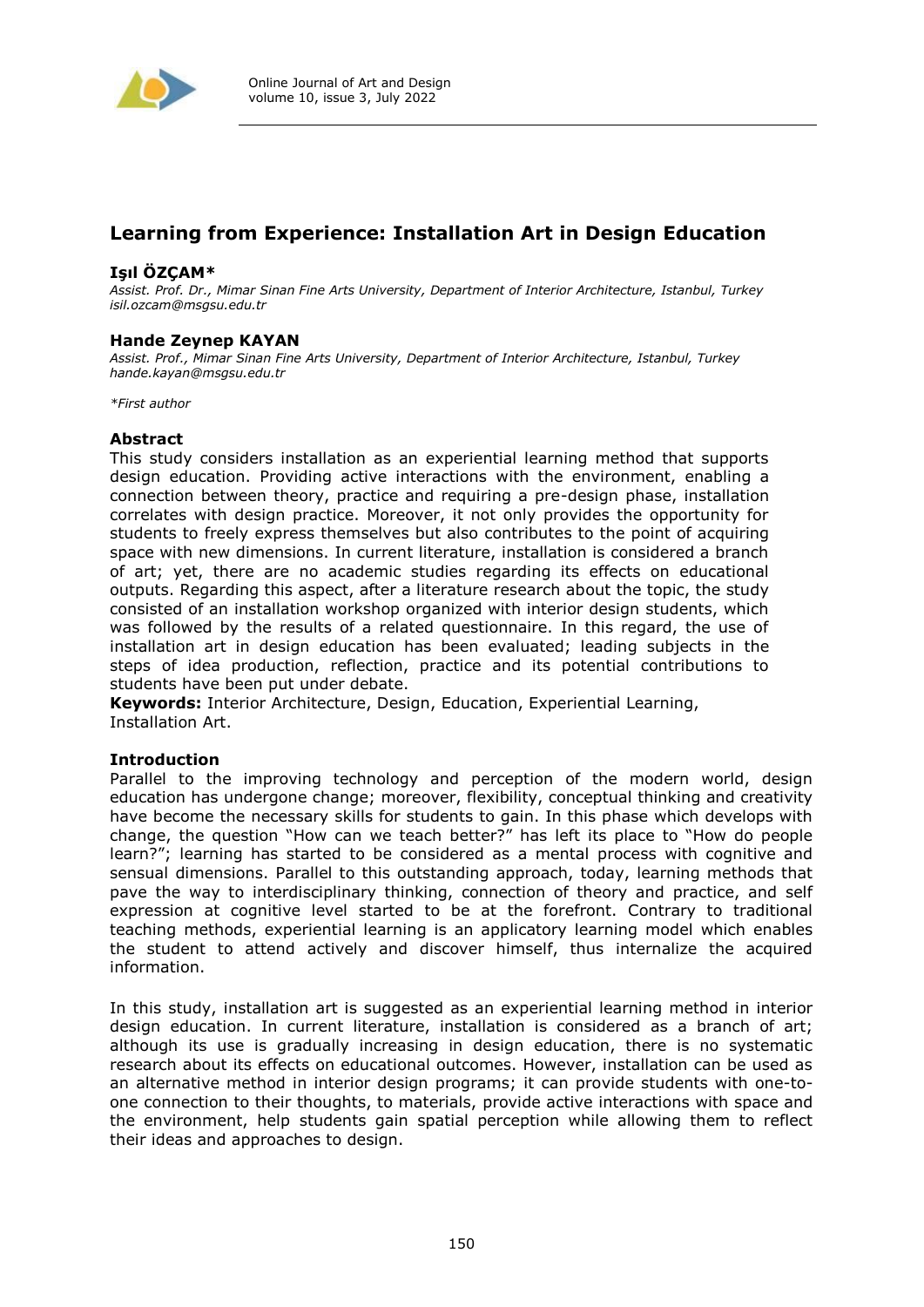

Parallel to this, a workshop was organised; at the end of it a questionnaire was made in order to understand the success of students in reflecting their ideas through installation; their skills in conducting the period; the subjects that they found challenging throughout the process; and the contributions of works on perception of the space. In addition, in terms of evaluating the results of the survey, the comments of the students who carried out the projects about the process and the observations of the researchers have been supportive. The purpose of this paper which can interest academicians, researchers and students working on creativity, is to analyze the use of installation in design education as a model through student experiences and to discuss its potential contributions to interior design education programs.

## **Learning from Experience**

In the student-centered educational approach of the 21st century, the creative periods between interest and practice gain importance; moreover, there is increasing inclination towards unique methods that provide interdisciplinary information flow and flexible, experimental, problem solving and cognitive thinking skills that lead students for discoveries, teach individuality and self-expression. Today, it is accepted that learning is a mental phase with cognitive and sensual dimensions and that the individual is an active learner who conveys meaning through present mental models and new experiences and interprets them. Parallel to this approach, it has recently been observed that the experiential learning approach which provides transformation of theoretical knowledge of the student to practice has come to the forefront in schools of design (Düzgün Bekdaş & Yıldız, 2018; Yürekli & Yürekli, 2004). Experiential learning is defined as "the phase during which a student directly builds information, skills, and values from experience" by the Association of Experimental Education (Clemons, 2006).

In experiential learning, the individual accesses information through his own reality with discoveries and trials instead of hearing or reading others' experiences. As a consequence, the person is inclined to form new relations and make syntheses by means of reflection while contemplating on his past gains. Schön's theory of reflection is accepted by educators as a fundamental element of developing student learning (Donald A. Schön, 1983). Based on Dewey's (1910, 1916) studies, theory of reflection depends on the constructive point of view of human perception; according to this, the designer builds his view of the world on his experiences, beliefs and knowledge he gained in the past and reflects these on his designs. Articulating the concept of learning as an active process, Dewey (1938) has rejected the notion of traditional, structured, disciplined educational process and suggested that action maybe the most important part to the learning cycle because it closes the cycle by bringing the inside world of reflection and thought into contact with the outside world of experiences created by action. Kolb, who described a holistic learning process with experience at the center with "Experiential learning theory" by taking Dewey's studies one step further, defined learning as "the process whereby knowledge is created through the transformation of experience"; knowledge resulting from the combination of grasping and transforming experience "(D. A. Kolb, 1984, p. 41). The theory is based on the works of  $20<sup>th</sup>$  century scientists, notably John Dewey, Kurt Lewin, Jean Piaget, William James, Carl Jung, Paulo Freire, and Carl Rogers, who gave the experience factor a central role in the theories of human learning and development.

'Experiential learning theory is a dynamic view of learning cycle driven by the resolution of the dual dialectics of action/reflection and experience/abstraction' (A. Y. Kolb & Kolb, 2009). The model depicts two dialectically-related cognitive experiences, concrete experience and abstract conceptualization as well as two modes of transforming experiences, reflective observation and active experiencing. Experiential learning is a knowledge-building process that involves creative tension between these four learning modes that respond to contextual demands. This action can be depicted as a learning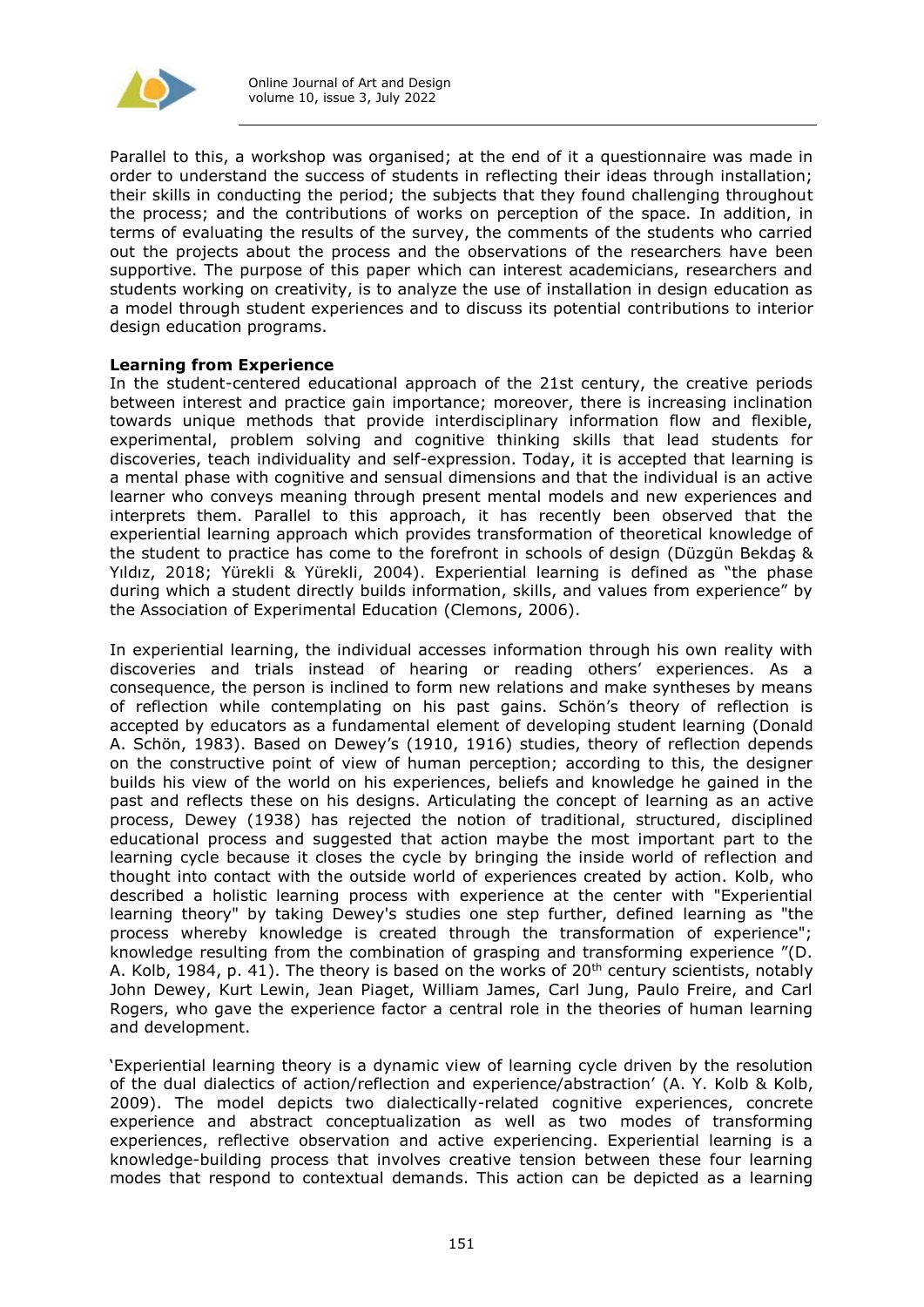

cycle based on experiencing, reflecting, thinking and acting in a recursive process that responds to the learner's learning situation and what has been learned and plays an important role in the development of creativity (A. Y. Kolb & Kolb, 2005). According to Ayob et al. (2012), who emphasized the relationship between experiential learning and creativity, if students were given the exposure through experiential activities, creativity and innovation skills can be developed.

Creativity is the ability to imagine something that is not there, to do something in different ways than others, and to develop new ideas; also, it includes features such as flexibility, multi-directional thinking, environmental awareness, fluent, comfortable and independent thinking and originality (Mangır et al., 1991). In some approaches, creativity is considered as the process of reflecting the subconscious formations out (Hatırnaz, 2010). Barlett's 'openness to experimentation, getting rid of patterns', Torrance's 'personal problem-solving skills and abilities' (Torrance, 1972), Landau's 'ability to establish relationships that have not been established before and thus to reveal new experiences, different ideas and new products in a new thinking scheme' are some other definitions of creativity (San, 1985). Most of the theories developed on the phenomenon of creativity emphasize the idea of establishing new and original connections between current-past knowledge and experiences in the formation of creative thinking (Cross, 1990). At this point, it is important to include environments that contribute to the development of creativity within design education.

Workshops can increase creativity and provide spaces suitable for the experiential learning approach by working on a common purpose while bringing in concrete experiences and become a mediator in the synthesis of present thoughts with past learning experiences. Bringing individuals together at a certain place for a short time, workshops make their attendees learn by practice while developing diverse approaches to design problems. As a consequence, the information and skills learnt are not quickly forgotten. As their definition suggests, these workshops are where production takes place. This production takes place together in a communicative environment free from its style of representation; moreover, sensual attitudes that support a flexible and playful manner enhance motivation in education by bringing forward the abstract, immeasurable, unpredictable and nondeterministic characteristics of design. According to Tovey et al. such a learning practice can also be seen as an experience of identity formation: it is not just an accumulation of skills and information, but also a process of becoming, a certain kind of creative and critically minded design practitioner. It is through this "transformative practice", that learning can become a source of motivation, meaningfulness, personal and social energy (Tovey et al., 2010). Schön also emphasized that learning by doing and practice-based studies are the most important feature that distinguishes design education from other disciplines (D. A. Schön, 1985). Based on these opinions, it can be stated that workshops support reflection-based experiential learning model by the improvement of diverse approaches to design problems, availability of interdisciplinary studies and disappearance of formal borders between leader-attendee, support of group work and collaboration and provision of improvisation in the process.

The general principle of improvisation is spontaneity. It is to express oneself momentarily without a planned pre-design process and come forward with an output. Surely, in skill, sometimes preparation and experience has importance; however, the person is in a flow where he does not have a critical approach towards what he is doing during the selfreflection process. Gerber (2007) asserted that improvisation increased creativity in both individual work and design groups. According to Toivanen et al. (2011) and Holdhus et al. (2016), improvisation has a positive role in increasing awareness of individuals; in peer relations among students; and in verbal/non-verbal interactions.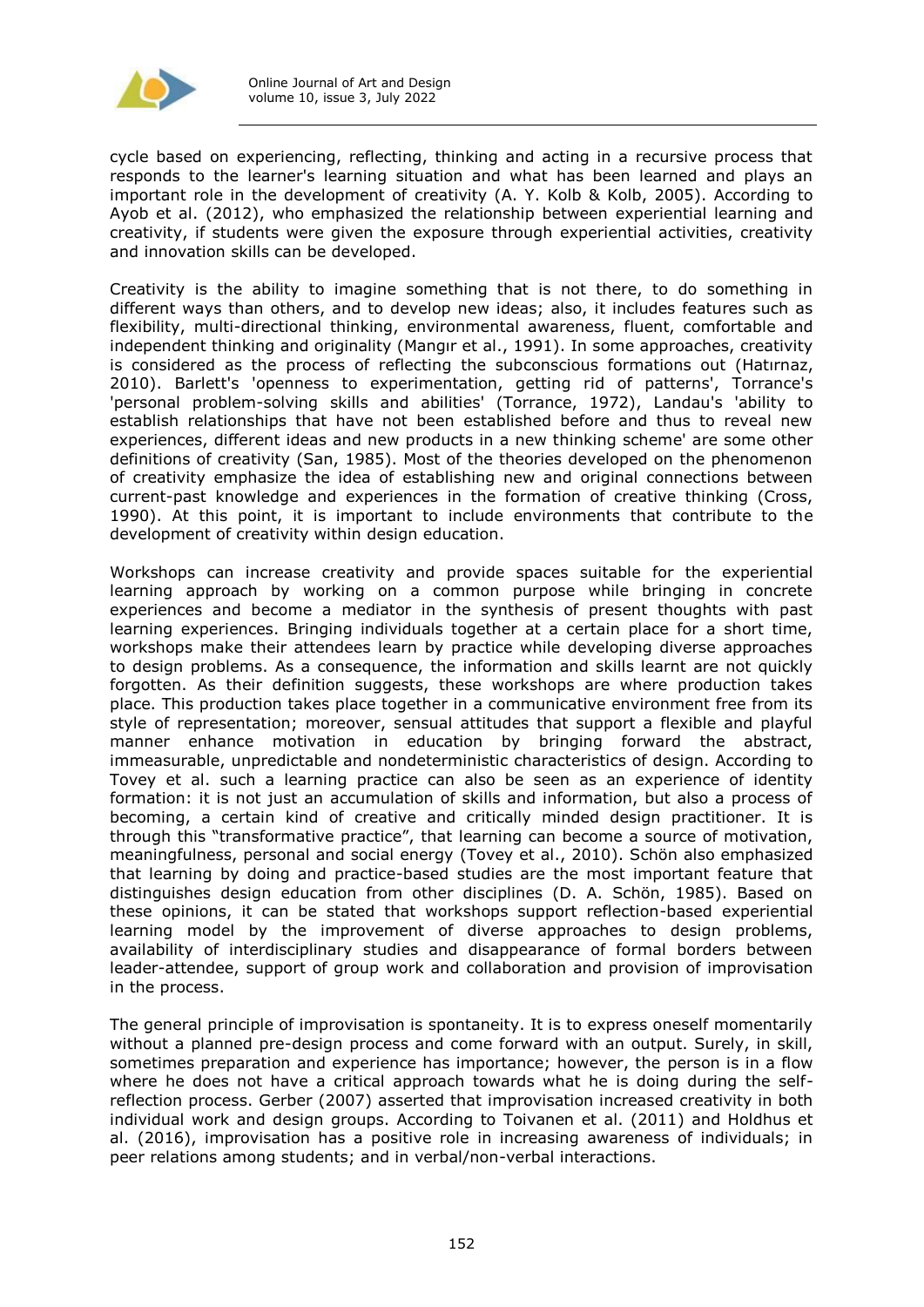

Principally, corresponding improvisation with design practice may seem challenging; however, this can be available by interdisciplinary works that allow artistic experiences within the education program. These experiences that are earned by expressions have an important role in unique thinking and self-reflection of the individual. Feeding on different disciplines helps to create creativity and build original relationships and connections. In art, symbols evoke connotations whose interpretation contributes to conceptual thinking. Artistic action allows the symbolization of certain phases of human life; in other words, it supports through insight and learning by the recording of that moment of individual's life. It provides 'seeing' beyond looking, 'listening' beyond hearing, 'feeling what is touched' manually inspecting (Mercin & Alakuş, 2007; San, 1985). Related to this subject, Aytekin (2019, p. 87) stated that 'borders that determine study areas of disciplines, knowledge, concept, and movement habits redefine themselves when their habits coincide with the wall of another discipline'. He claimed that, due to transitivity, it is possible for information, concept, phenomena, and disciplined movement styles to intermingle despite the presence of borders.

It has been put forward by many researchers that in education, the use of interdisciplinary approaches and the integration of design and art in education process bring in flexible and multidisciplinary thinking in addition to being open and sensitive to novelties to students. McDonnell (2011) researched the parallelisms between art and design processes, taking attention to the relation of motivating, surprising, and exciting structure of artistic creations with creativity. According to Düzgün, Bekdaş and Yıldız (2018), the integration of art in design education is beneficial in terms of conceptual thinking, formation of meaning, interpretation, abstraction and familiarization in relation to the design process. The Foundation for Interior Design Education Research in the USA takes attention to the common features of interior design and fine arts and supports interdisciplinary works. Clemons indicates that the meeting of design and art on common ground supports student's learning while enhancing awareness of these areas (Clemons, 2006). That art-centered works should be integrated to education is a topic also discussed by Dewey in terms of self-reflection. Reflection-within-action which emerges during artistic action corresponds to Dewey's relatively less known aesthetic philosophy. Dewey stated that experience of fine arts, natural or daily phenomena is an 'aesthetic experience' that provides learning on condition that it includes the concepts of unity and harmony; moreover, he considered aesthetic experience as a social and cultural dimension of human life at the same time, as one of the impacts that shapes life through understanding and learning (Dewey, 1934; Pugh & Girod, 2007). In design education, it is important to find new ways of accessing information, developing new perception and transformation styles, and achieving new approaches. Furthermore, the need to acquire a diverse point of view can be realized in meeting art and design education on common grounds.

Today, techniques by which the student can self-reflect and express his thoughts have increased, methods which students can use freely for self-expression started to come into prominence. Ways of artistic expressions such as music, dance, poetry, installation art, cinematography, photography and animation gain more significance for developing the skill to transfer thoughts to a diverse environment and for developing creative thought. Installation, at this point, come into prominence in design programs as a medium that combines art and space.

## **Installation Art**

Installation is a form of art created for a specific place; consisting of three-dimensional works that change spatial perception and requiring the involvement of spectators. In Edward Lucie-Smith's Thames & Hudson Dictionary of Art, it is defined as 'mostly temporarily organized, three-dimensional works of art where the spectator can be involved in'; it contains the exhibition of objects related to space and to one another on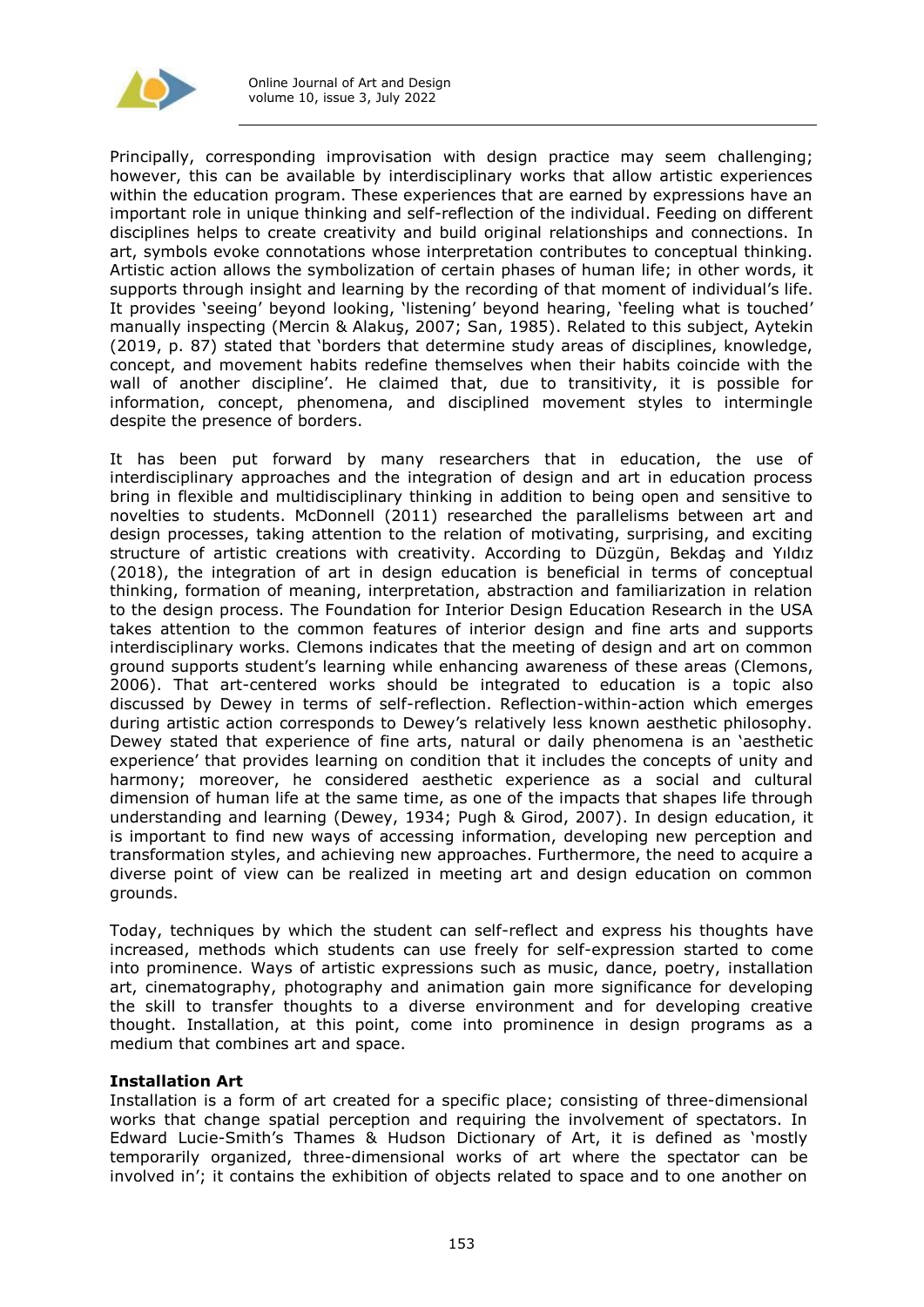

a surface of meaning and perception (Özçam, 2019). Various authors have placed the nature of installation as an art form in its site-specific character (Onorato, 1997), spectatorship (Bishop, 2005; Reiss, 1999) or its hybrid properties (Suderburg, 2000). The term installation was first used in the 1970's to describe a process of work that goes beyond the artist's studio and aims at forming a direct contact with the audience, with the understanding that the context in which a work of art is presented affects the experience and meaning of the work. With this approach, an emphasis has been placed on an artistic practice approach that refers to and criticizes the ideology of the institutional context, and an artistic practice that adopts the exhibition environment but also tries to change it (Saaze, 2013).

Made for a certain space, installations create an environmentally-integrated impression. In this sense, works can stand alone independent of the structural features of the space; integrate only with a certain point of the space; or transform the space itself and incorporate the audience into itself. For example, Numen's installation at the Moscow Garage Museum of Contemporary Art has been programmed as a structure that creates space within space with the use of biodegradable organic band material and the wide openings of the space in which the audience can be included (http://www.numen.eu/installations/tape/moscow/) (Figure 1).



Figure 1. 'The Coming World: Ecology as the New Politics 2030-2100', Garage Museum of Contemporary Art, Numen, 2019.

Behind the spatial harmony of installations which are sometimes perceived as random formations or organizations, there is in fact a conceptual fiction. Installation which overlaps design practice in terms of containing an idea and requiring a preparation/project process is an area where all branches of art and design such as architecture, music, poetry, sculpture, performance and theatre can be a means of expression (Süzen 2010). Many artists and critics took installation as an expression of the term 'Gesamkunstwerk' as the 'sum of arts' which means that 'different types of art can excellently express life on a common denominator' (Ayözcan Atalar 2006). According to De Oliveira et.al (2004), installation works include all of the terms such as 'intervention', 'interaction', 'inner space art', 'atmosphere formation', 'activity' and 'project'.

Parallel to its versatile/interdisciplinary structure, it can be said that installation can support creativity through concept development, experiential practice, and by which user-space-function relations are evaluated with technical and aesthetic approaches. The presence of experimental/involving environments and moving perception of space to different dimensions has made installation a frequently applied method in design education in recent years (Bonnemaison, Eisenbach, and Gonzalez 2006). In design education, it is important to take care of concrete elements such as environmental data and human-environment relations in addition to abstract and conceptual elements that make the form in space. The feature of installation which is uniqueness to space brings forward the need to do an environmental analysis first. Furthermore, after the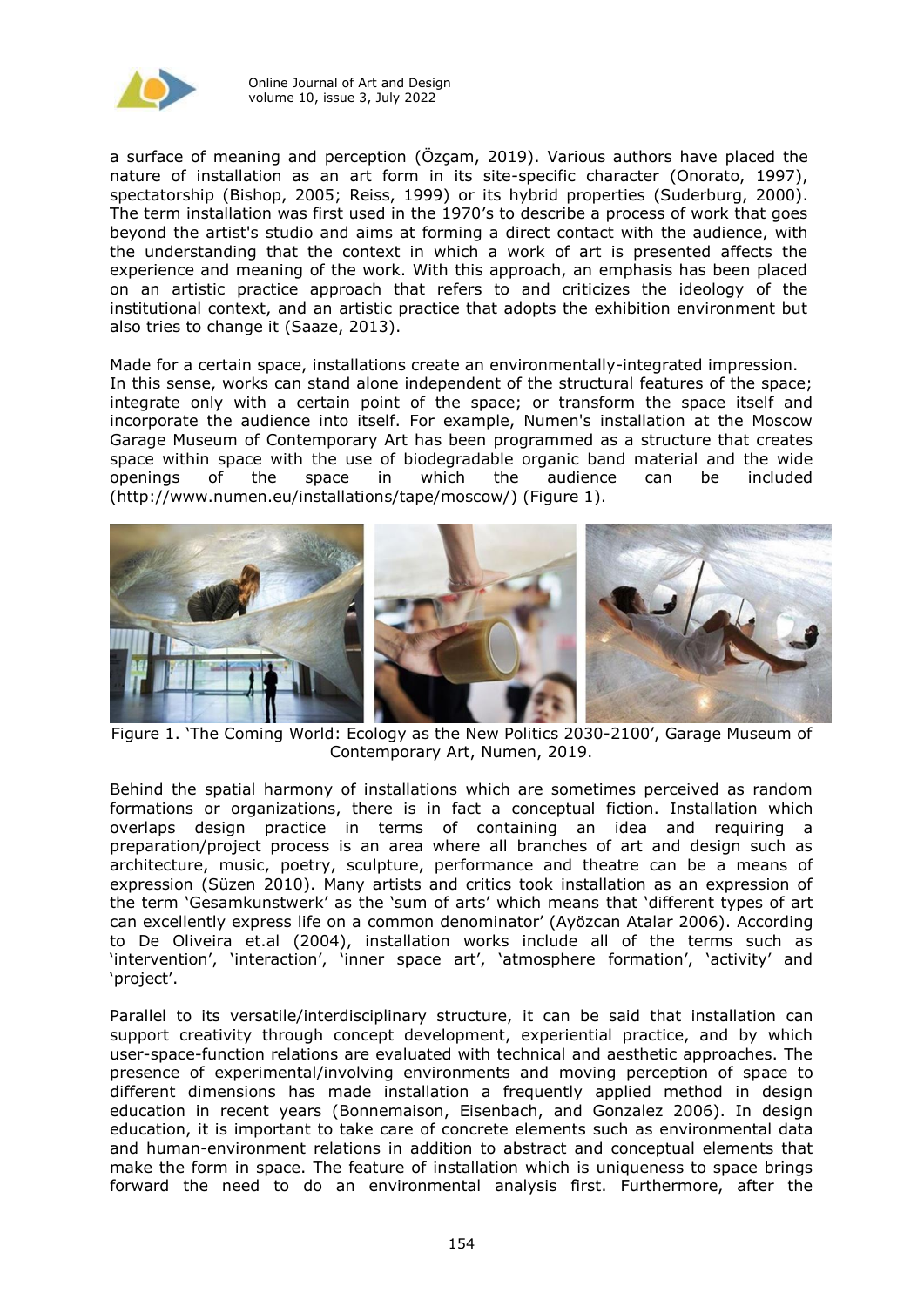

background of the project is set, the process is relatively independent in its progression. There is no limit for the use of materials in installation; any material adaptable to conceptual background and budget can be used within the space. With the application step which sometimes proceeds in an improvised manner, students not only improve themselves artistically but also express their ideas freely and reflect themselves.

## **Goals & Method of the Study**

In the study, perspectives of students and reflection of ideas they developed during a project process via installation are researched in addition to their level of applying these ideas. In the formulation of a hypothetical perspective, Schön's reflection theory presents a beneficial model. When it is considered together with Dewey's aesthetical philosophy, art-integrated experiential learning method is presumed to present an alternative design approach in interior design education. The study which was based on this hypothesis focused on social and mental phases that attendees exhibited in design and practice processes. The study is realized via a combination of qualitative and quantitative methods. In the qualitative analysis section, three studies exemplifying the project process and student experiences are included. These studies were selected due to their sampling of the students' performance and the problems they experienced in different subjects in the process of idea development and implementation. In the quantitative analysis section, the results of the questionnaire made with the students after the workshop were shared and answers were sought for the following questions:

-In the installation project, did students struggle the most at the idea formation phase or in practice? What are the most challenging subjects related to these phases?

-What is the role of the subject on the process?

-To what extent were environment-human-space relations considered? -Could students conduct the process as they planned; were the first ideas compatible with the end-products? To what extent did improvisation take place in the study? -Have the students been successful in reflecting their ideas / themselves? -Has the project contributed to space perception?

The study was realized in the Spring semester of 2018-2019 Academic Year, Undergraduate Academic Calendar in Addresistanbul Home Decoration Center in İstanbul under the title 'Call for Colour / Installation Workshop'. Seven spots were indicated in the interior spaces of the structure which is a trade center for interior design products and furniture. Participants were selected on a voluntary basis among the third and fourth class students of interior design department of Mimar Sinan Fine Arts University, which is a pioneering university in the fields of art and design. No payments were made to the participants. The age medium of all of the participants is 20-25. On the other hand, researchers have been working as instructors in the same university for over 10 years; during this time, they have conducted several workshops and installation projects. Researchers participated in the process as both instructors and observers, reporting the notes in detail and collecting visual materials during the design and production processes.

Consisting of seven groups made of pairs (five men, nine women), fourteen students in total were given seven trendy colours and identity metaphors regarding these colours were as follows (Figure 2).

Living Coral (coral red) energetic, brave, sociable, funny, surprising, active.

Jungle (green): adventurous, wild but serene, free in its natural state, utopian, exotic. Earthy (beige and earthy colors): eclectic, intellectual, natural, timeless, calm.

Classico (burgundy): luxury-loving, strong, sophisticated, charming, shimmering.

Cravings (dry rose): open to new discoveries and flavors, social, flirty, eccentric.

Ice Cream (pastel colors): fun, full of surprises, childish.

Blue Print (light blue): deep, dreamy, calm, boundless, introverted, reflection, illusion.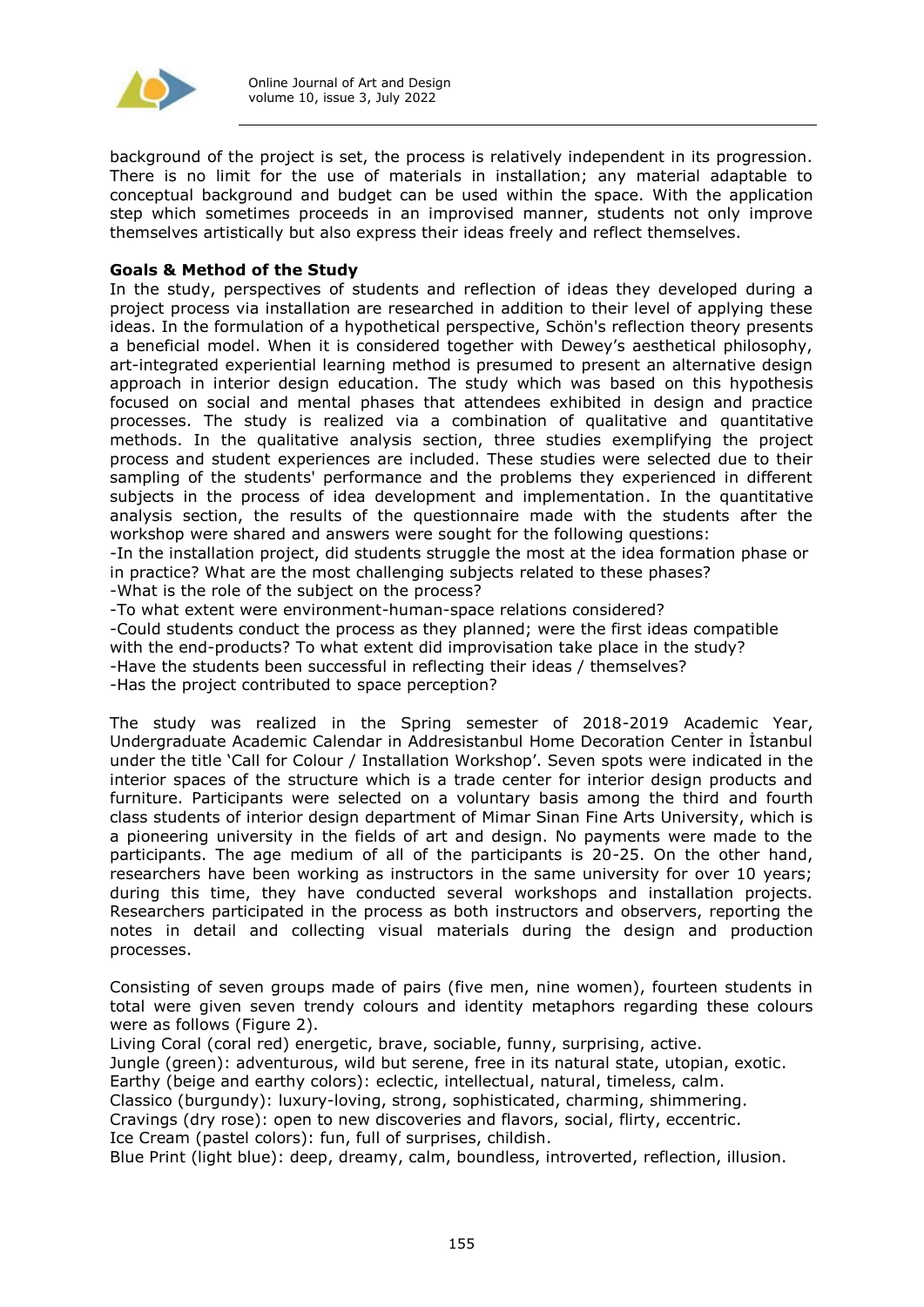



Figure 2: Three identity concepts given to student groups.

The students were asked to do installations in the shopping center to the formerly indicated spaces over the concepts they would create with these colours. At the first step, the students identified and gave meaning to the colours that defined their group with different identity metaphors. Based on the concepts that define the identities, ideas were formed; afterwards, projects were developed based upon the installation areas. The focus of the study is to make students reflect their definitions for colours and spacebased installation projects via design and practice. Formation of the conceptual background and clarification of the design phases lasted for two months; on a certain week day, students shared ideas with their instructors, drawing, doing presentations of concept and practicing by two and three dimensional models and organizing trips to installation spaces for the purpose of perceiving and internalizing the area. Furthermore, they did detailed research on the materials they planned to use, talking to different producers and collecting samples. Works whose installation phase lasted for ten days were exhibited in the shopping center for a long time.

## **Evaluation of the Process via Three Selected Projects**

In this section, three projects were selected on the basis of exemplifying the changing performances of the students and the problems encountered in different subjects in the process of idea development and implementation. In the first project dealing with the subject of 'Jungle', which is identified with adventure, freedom and exotic themes, the group members firstly tried to reach the meanings of the theme they chose for them. At this point, a memory one of the members remembered about his childhood constituted the starting point of the concept they developed. The student commented: 'We used to look under stones while walking with my father in the forest. Different animals used to appear under them. We would be surprised, even chilled. Here, the challenge was to make an abstraction of the idea. We aimed to capture the same feeling with today's technological perspective, and we wanted the audience to feel as if they were walking in a mysterious forest. At this point, we tried to give an image of a pixelated forest using a large number of boxes. The darkness of the space given to us and the fact that we can light the places we want in the direction we want, made it easier to evoke the feelings of curiosity and exploration we aimed'.

The project group progressed very quickly in the process of finding ideas and the most difficult stage was experienced when choosing materials at the point of forming the boxes. In the first place, when they saw that the modules that they thought of as MDF would be very expensive and exceeded the budget given to them, they started to look for alternative solutions and finally they decided to use thin laths and acetate (Figure 3a). The group members who could not clarify the material for a long time had difficulties in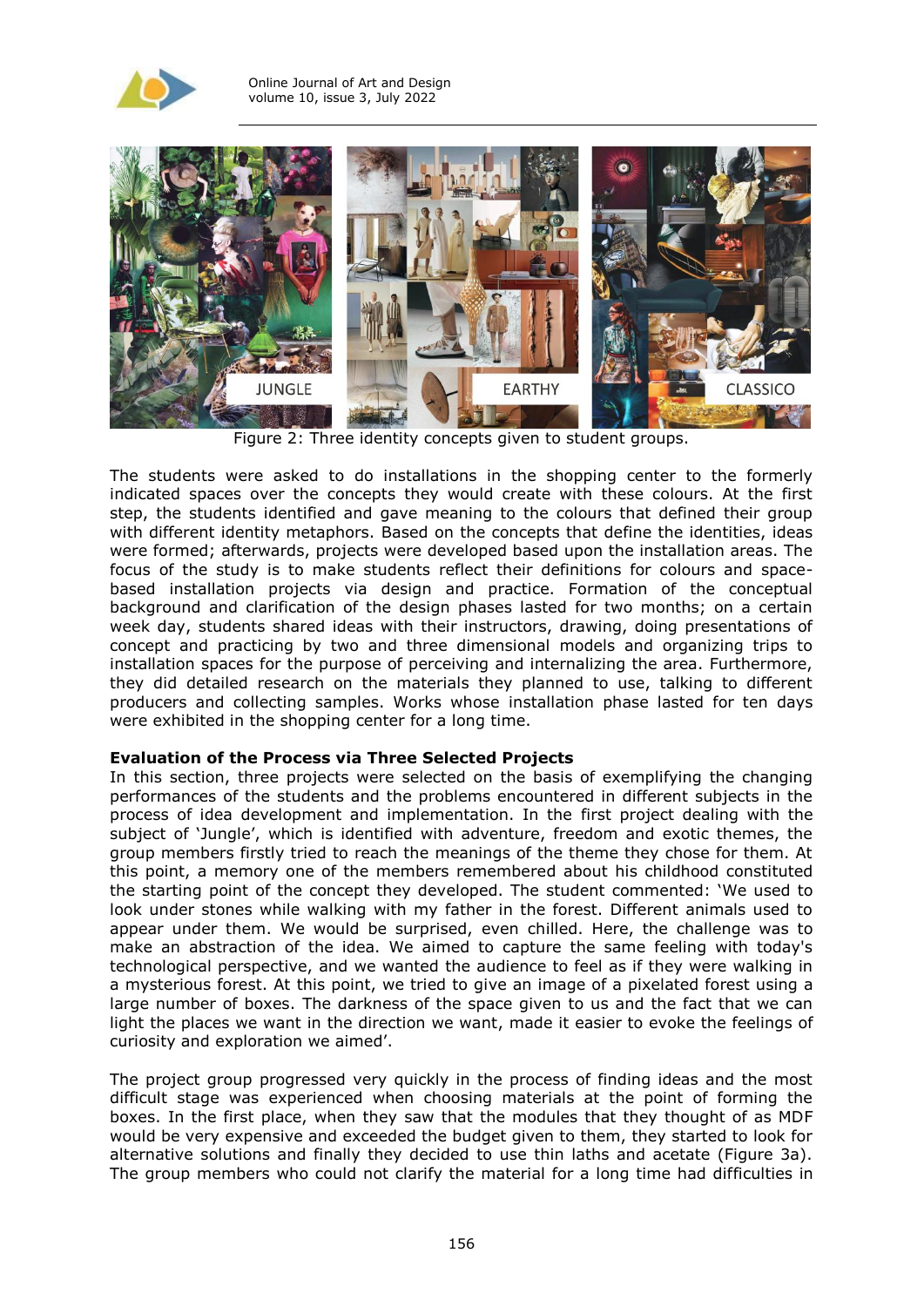

planning their time during the application week and were barely able to complete the modules at the end of uninterrupted work. Deciding on the form of the installation during the application, the group observed which angles would give better results in terms of the position of the modules after analyzing the area thoroughly and formed the structure by hanging and stacking (Figure 3b). The students were able to reach the desired result after many experiments in creating the structure and providing a dramatic effect with lighting (Figure 3c).

Students who caught the group dynamic late but completed the project with high motivation by supporting each other towards the final stated that the study had several contributions: 'The fact that we chose the subject ourselves was one of the factors that made us work on it with pleasure. The major challenge for us was the inability to use time efficiently. We had to produce a large number of boxes and we started production late as we decided late with which material to implement the idea. The biggest contribution of this study to us is that it taught us the necessity to do better time planning'.



Figure 3a, 3b and 3c. Construction stages of the Jungle group and the installation placed on the site.

The second project examined the concept of 'Earthy' which was characterized with features such as nature and tranquillity with earthy colors. At the beginning of the process, they discussed the concept of returning to nature and came up with ideas on how to reflect this concept. One of the group members commented: 'In ancient times people had a strong communication with nature. Today, this bond has been broken. By touching natural materials, it is possible to feel one with the world again. For this reason, we decided to construct an amorphous structure with unprocessed material that emphasizes handwork and unity, a structure that the viewer can experience by passing through and touching'.

In this context, group members who decided to use bamboo reed in their projects primarily made form studies and produced a series of sketches and 3d mock ups with no precise scale (Figure 4a). Students who had never worked with bamboo before and did not have an idea about the shaping of the material made evaluations on samples of different thicknesses. The fact that they could not predict how much material they would need for their work; how much material they would spend in the process; and the limited budget emerged as a challenge at this point. After reaching a common decision, the students who obtained the material in the thickness and amount they found suitable first made formation experiments. After keeping the bamboo canes in hot water, they managed to bend them as they wanted by tying them with strings (Figure 4b). It was not possible to catch the form which was the final product they wanted to design in the first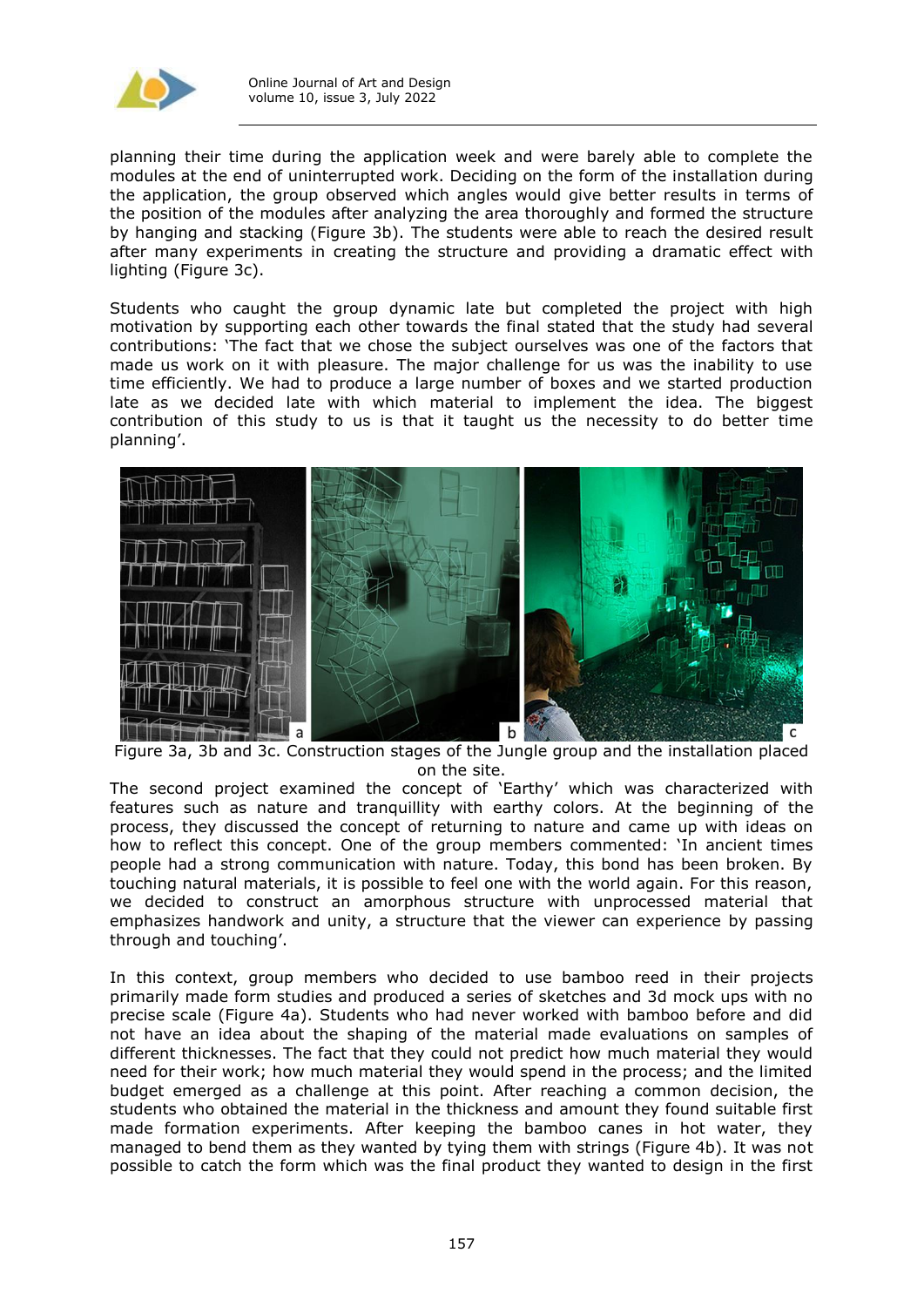

place; for this purpose, they disassembled and reassembled the parts many times and changed some points completely (Figure 4c).

'In the beginning, there was a material whose characteristics we did not know about. We tried to give the form we wanted by trial and error method. We loved the material; we built a relationship with it. We shaped it; at the same time, it shaped us. It was a bit annoying not to get the result we expected on the first try, but by trying it over and over, we achieved better results. In this respect, we can say that our idea generation process was more fluid than the implementation phase. The construction was a form that could be passed through and viewed from all sides in front of the entrance door of the shopping center. There were shop windows around it and we were not supposed to cover them either. Therefore, we had to consider functional, aesthetic and symbolic parameters during the application process. Having to consider the relations of the structure with the environment in detail enabled us to make versatile evaluations'.



Figure 4a, 4b and 4c. Working processes of the Earthy group and the final structure.

The third project progressed relatively differently compared to the others. The group members who did not choose the 'Classico' theme, which emphasizes luxury, glitter and power, and could not decide on the concept for a long time because they could not adapt to the subject, had difficulty in developing ideas in the beginning. However, not giving up, the group started to clarify their thoughts towards the end and established a relationship between the concept of luxury and the metaphor of 'stage'. The comments of the students about the process they went through: 'In our work, we tried to create a stage or podium-like space to reflect luxury and vanity. The fact that the area is an island-like platform that can be seen from all sides helped us to create this perception. At the same time, we were able to strengthen the effect by including elements such as dramatic lighting and fog in our design. We hadn't determined any form before, we wanted to improvise. We aimed to create a sparkling world with shiny and high quality materials that remind us of luxury'.

No one knew exactly what the group, including themselves, would do by bringing brass sheets, velvet fabrics, silvery spray paints and fluorescent lamps to the area where they would work during the application week. They took a lot of effort while fixing the brass sheet material. It was observed that they decided on the main form during the application by evaluating the environmental data and the concept. They created a corridor-like space with the lighting fixtures they hung around the structure, which they created by bending the brass plate spirally (Figure 5a). The gilded painted spherical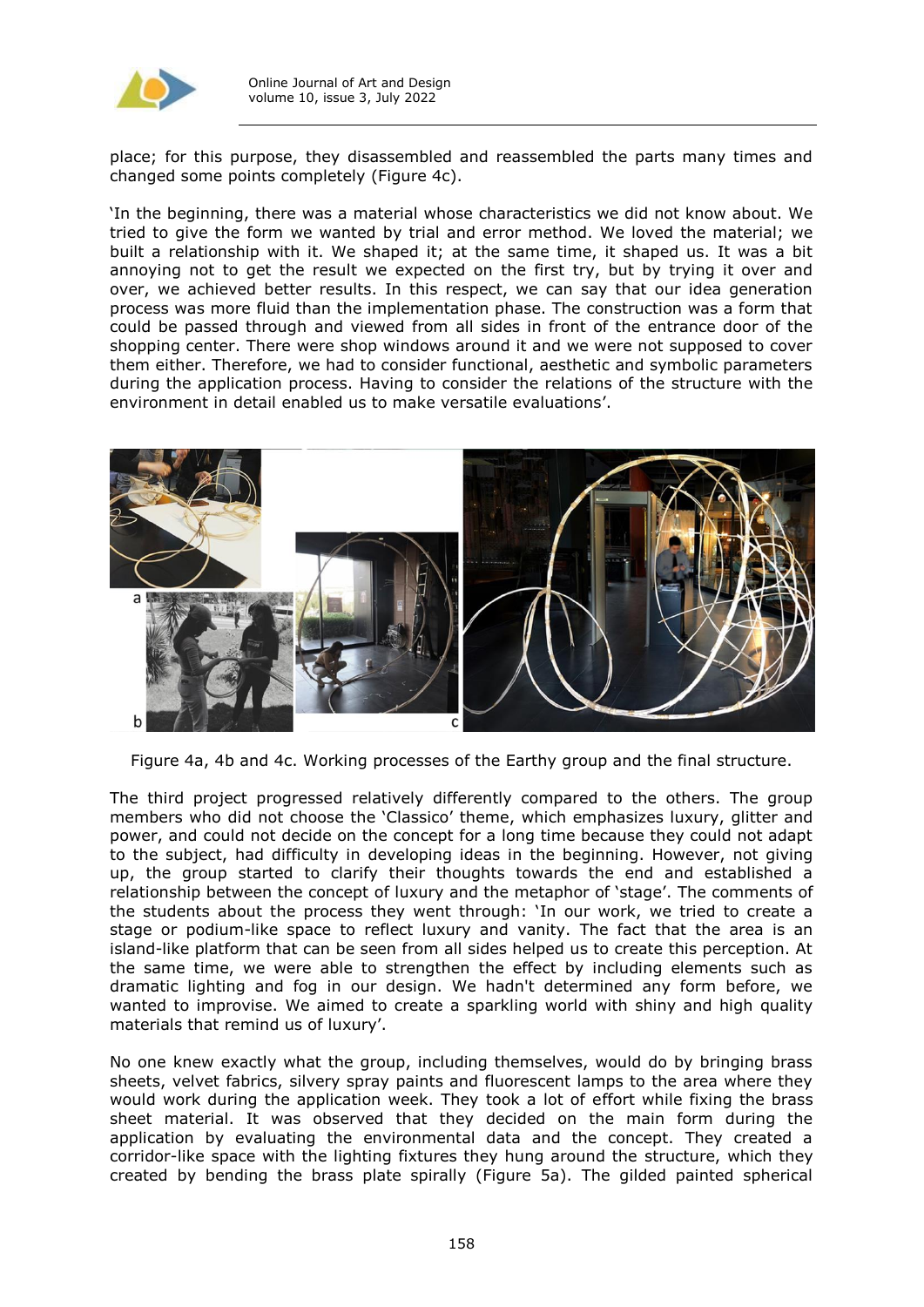

seating element which they put at the end of the structure took place in the space as a symbolic element, strengthening the 'stage' effect. Not referring to any form and being shaped by the effect of the gross material and lighting elements especially selected for the area, the project exemplifies the experimental design process (Figure 5b).



Figure 5a and 5b. Installation process of the Classico group and the final design.

## **Quantitative Data Collection and Analysis**

At the end of the study, a questionnaire was applied to students for finding the answers to research questions based on the observations and approaches throughout the workshop. This method was preferred since it is a fast way of collecting data and a practical tool for attendees to express their point of view (Creswell and Creswell 2017). Questions (can be seen in Table 1, with percentage and frequency values) whose bases were prepared by writers were applied to the attendees by using the segmental method and collected at once. Data gathered from the questionnaire were analyzed by using IBM SPSS Statistics 26 program, frequency, arithmetic means and Spearman Correlation Analyses. In Table 1, frequency and percentage analyses can be seen. In the evaluation of the questionnaire, the assessment interval of arithmetic means based on 5 Likert scale was used. The items of the questionnaire are 'Absolutely agree', 'Agree', 'Indecisive', 'Disagree', 'Totally disagree'; the second and fourth questions are left to be filled in by students as open-ended questions. All analyzed data in the study are gathered from questionnaire data.

| rapic In rerectitude and irequency values or evaluation questions                                                        |                            |        |                     |              |                            |
|--------------------------------------------------------------------------------------------------------------------------|----------------------------|--------|---------------------|--------------|----------------------------|
|                                                                                                                          | <b>Totally</b><br>disagree |        | Disagree Indecisive | <b>Agree</b> | <b>Absolutely</b><br>agree |
| 1. Was your idea formation<br>process fluent?<br>2. Which topics challenged<br>you during the idea<br>formation process? |                            | 1(7,1) | 2(14,3)             | 8(57,1)      | 3(21,4)                    |
| 3. Was your practice process<br>fluent?<br>4. Which topics challenged<br>you during the practice<br>process?             |                            | 1(7,1) | 7(50,0)             | 4(28,6)      | 2(14,3)                    |
| 5. Do you think the subject<br>you worked on was<br>appropriate?                                                         |                            | ი      | 1(7,1)              | 5(35,7)      | 8(57,1)                    |

Table 1. Percentage and frequency values of evaluation questions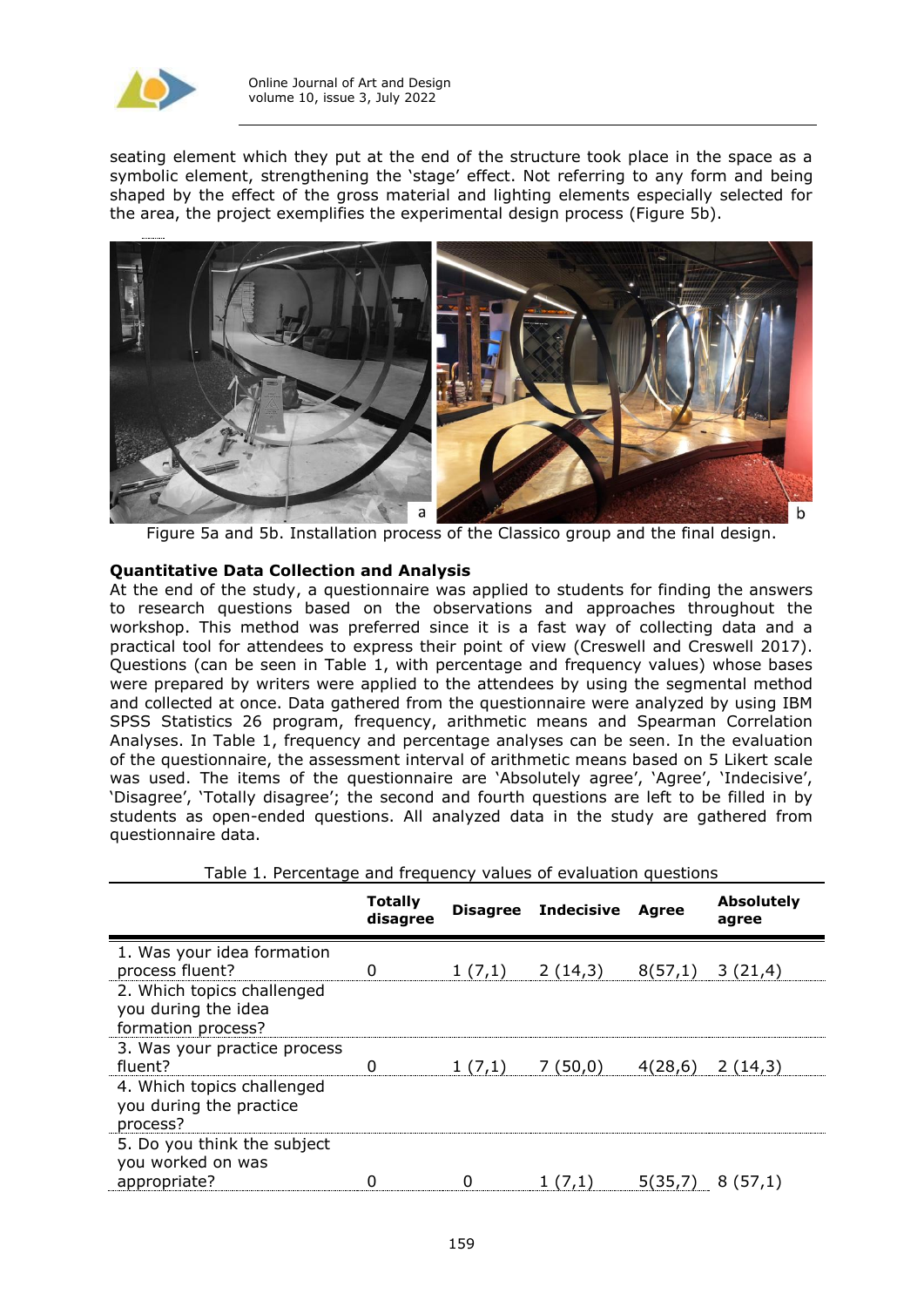

| 6. Do you believe that you<br>expressed yourself/your<br>point of view through your<br>design sufficiently? |  | 2(15,4) |         | $9(69,2)$ 2 (15,4) |
|-------------------------------------------------------------------------------------------------------------|--|---------|---------|--------------------|
|                                                                                                             |  |         |         |                    |
| 7. In your study, did you<br>proceed by taking<br>environment-human-space<br>relations into consideration?  |  |         | 5(35,7) | 9 (64,3)           |
| 8. Do you believe that your<br>artwork contributes to the                                                   |  |         |         |                    |
| perception of space?                                                                                        |  | 2(15,4) | 3(23,1  | 61.5               |

# **Results and Discussion**

In this section, the results of data analyses are presented. Primarily, the percentage and frequency analyses of answers about idea formation and practice phases are listed. As it is seen on Table 1, students answered the questions about idea formation and fluency of practice during installation process as the phase of idea formation being more fluent. Among the answers to the 2<sup>nd</sup> question 'During the idea formation process, which topics have you found the most challenging?', formation of the conceptual background was 30,8%, which was followed by manufacturability with 23,1% (Table 2). When the answers students gave to the 4<sup>th</sup>question 'Which topics challenged you during the production process?' are analyzed, insufficiency of knowledge of materials comes first on the list by 50% followed by budget by 30% (Table 3).

Table 2. Expression of answers about challenging topics during the phase of idea formation in terms of percentages

|                                    | n | $\frac{1}{2}$ |
|------------------------------------|---|---------------|
| Equipment selection                |   | 7.7           |
| Manufacturability                  | 3 | 23,1          |
| Dilemma among ideas                |   | 7,7           |
| Conveying of ideas                 |   | 7.7           |
| Formation of conceptual background | 4 | 30,8          |
| Application of the idea            | 3 | 23,1          |
| <b>Total</b>                       |   | 100,0         |

Table 3. Expression of answers about challenging topics during the phase of production in terms of percentages

|                                    | n  | $\frac{0}{0}$ |  |
|------------------------------------|----|---------------|--|
| Budget deficiency                  |    | 30,0          |  |
| Inexperience about the equipment   | .5 | 50,0          |  |
| Insufficient practice time         |    | 10,0          |  |
| Insufficiency of technical service |    | 10,0          |  |
| Total                              | 10 | 100,0         |  |

Another outcome of the study is the detection of a positive and statistically meaningful relation between the fluency of production process and suitability of the subject (r=0,581; p<0,05). Moreover, a positive and statistically meaningful relation has also been indicated between the thought of suitability of subject and self-reflection (r=0,564;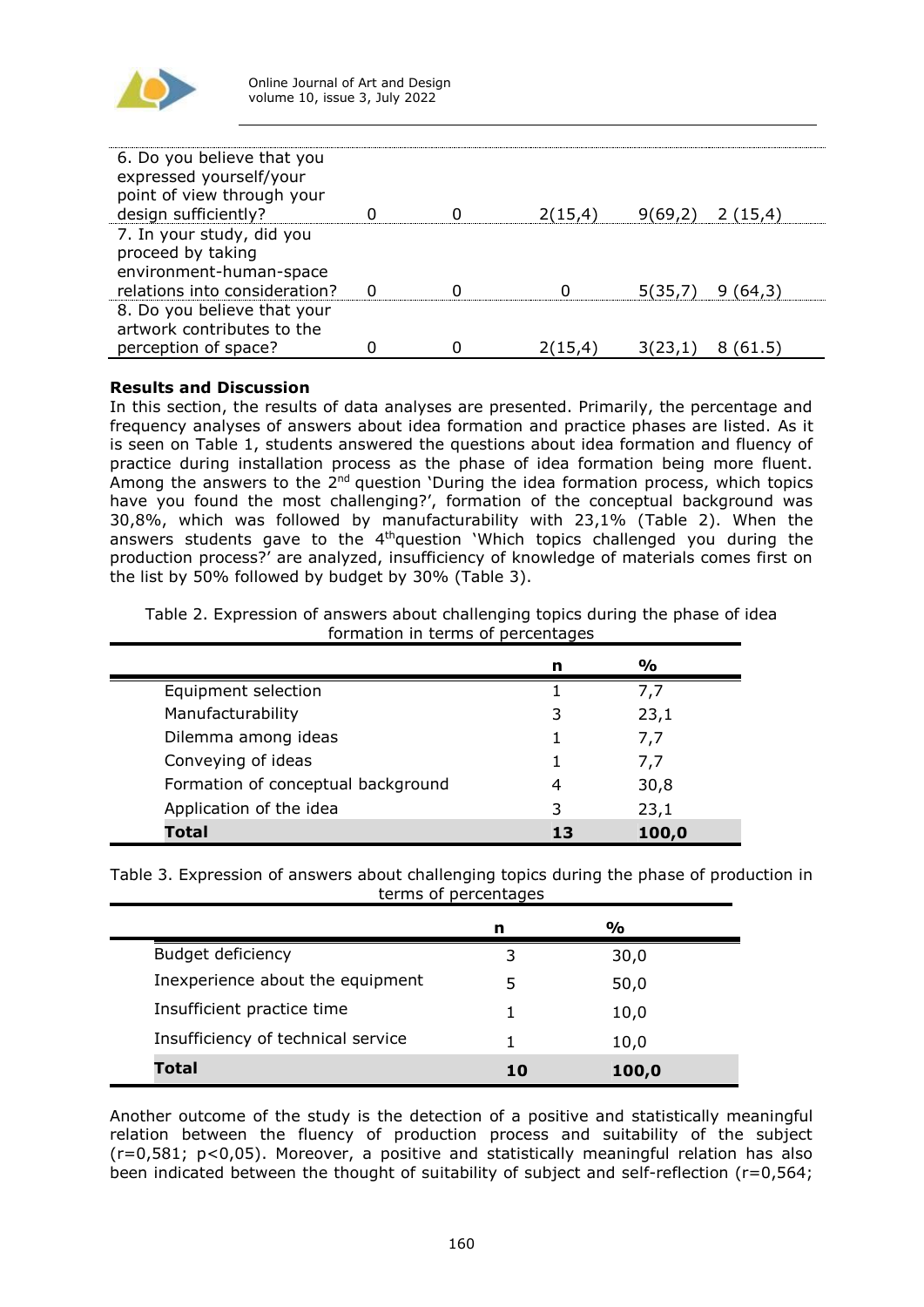

p<0,05). However, due to the number of attendees, it is believed to be more meaningful in a wider study (Table 4). In  $6<sup>th</sup>$  question, when self-reflection levels are analyzed in terms of frequency and percentage, students are seen to reflect their ideas at medium high level. Additionally, Table 5 demonstrates that students of many levels believe that the study contributes to their perception of space.

Table 4. Assessment of relations among suitability of the subject, self-reflection, fluency in design and production processes.

|                               |                                        |       | p        |
|-------------------------------|----------------------------------------|-------|----------|
| Suitability of the<br>subject | Fluency in design<br>process           | 0,526 | 0,053    |
|                               | Fluency in<br>production process       | 0,581 | $0,029*$ |
| .<br>$\sim$<br>-              | Self-reflection<br>.<br>$-1$ .<br>---- | 0,564 | $0,036*$ |

*r: Spearman Correlation Analysis \*p<0,05*

Table 5. Percentage graph of answers given to self-reflection and contribution to space perception questions.



In relation to the experimental feature of the study and the low number of attendees, although some results which include positive relations are not statistically meaningful, the data indicate interesting results about design students' use of installation as a method. When the answers given to design and practice processes are observed, it is seen that students have the most difficulty in forming the 'conceptual background' during idea formation. This outcome indicates that students have difficulty during the evaluation of a real space and conceptual background when different parameters such as material selection and budget are involved. On the other hand, that idea formation process being more fluent than practice process shows that students are more experienced and conscious in forming theoretical background than practice; as a result, manufacturability appears as a problem at the idea formation stage. The reason for this can be shown as transition from two-dimension to three-dimension and the fact that the project will be applied. As a justification of this result, when students assessed the production process, the most challenging subjects were insufficiency of material knowledge and budget. Incompetence of students in these areas became a challenging factor for both idea formation and practice. An example of this was the uncertainty and time constraints experienced by the group working on the Jungle theme. The project shows that students' gaining knowledge of materials and production during education is significant, thinking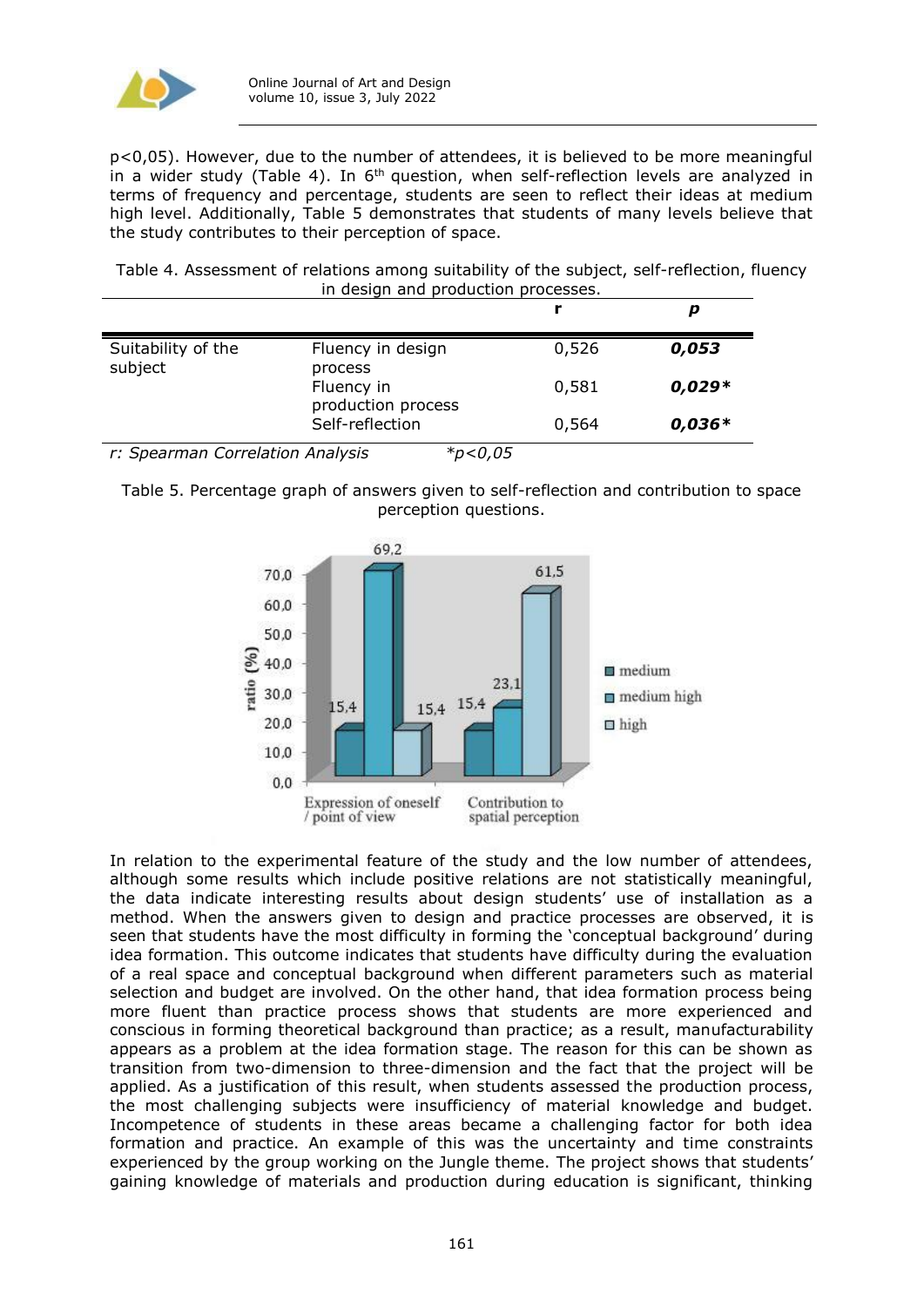

that installation projects planned and applied in 'real' spaces are beneficial in this sense.

The existence of a meaningful relation between appropriateness of the subject and the fluency of both design and production processes shows that selecting appropriate and interesting subjects increase efficiency of students in terms of both idea production and practice. In addition, the positively meaningful relation between the thought of appropriateness of the subject and self reflection indicate the significance of the subject in studies where reflection is at the forefront. The 'Classico' study has well illustrated the relationship between the relevance of the subject and the fluency of the project process. The group members who could not adopt the subject at first had difficulty in developing their ideas and even came to the stage of quitting the project.

When self-reflection levels are observed as frequency and percentage, it is seen that students can reflect their ideas at a level of medium high in their studies. During reflection, sensory awareness, experiences and ideas are independently applied; within in-space installations, the artful nature of installation has been influential in the continuation of the study by giving way to improvisation as a problem-solving method. In this approach, it is possible to state the use of installation as an experiential model in interior design education.

Most of the students believed that the study contributed to their perception of space. This result shows that the space located by installation is in a detailed interaction with its designer by all means and factors, positively contributing to the development of space perception of the designer. As in the case of 'Earthy', the relation to the environment is as important as the installation itself; In addition to the rule that the structure should be maximally perceptible and experienced, it has also been a challenge not to obstruct the visibility of the shop windows in the environment. Students have greatly taken environment-human-space relations into consideration during installation, proving that they tried to think multi-dimensionally during the design process and that they did not only settle with physical features of the space such as dimensions or capacity but also took the environment and user factor into consideration.

## **Conclusion**

With this study, themes that emerge in the use of installation in design education as an experiential learning model are researched. With sensual and physical experiences being in the foreground, experiential learning helps effective learning because it requires selfcriticism and new reflections of the individual. Installation is thought to correspond to reflective and experiential learning model in terms of being in the mid-crossing of art and design and being formed of experimental phases. Planned with this idea, informationproduction took place in a dynamic and highly motivating environment where unique ideas were formed in the light of conceptual thinking. The questionnaire carried out at the end of the project shed light on the design and practice steps of students, providing knowledge about the reflection of ideas, skill of process management, challenging points and contribution to space perception. As a result of statistical analyses and observations on site, the benefits of use of installation as a method can be summarized as follows:

- When installation is realized with groupwork, it increases interaction among people within the context of collaborative learning. Activities such as give and take, experience sharing, and planning of work division within the group help students gain groupwork dynamism.
- Due to the interdisciplinary nature of installation, students can find ways to freely express themselves, able to do reflecting during the stages of both idea formation and practice without any concern for practical function.
- That projects are developed for 'real' spaces provides students with the skills of space perception, observation of individual-space-environment relations, the most efficient use of given volume, and finding planned or improvised solutions to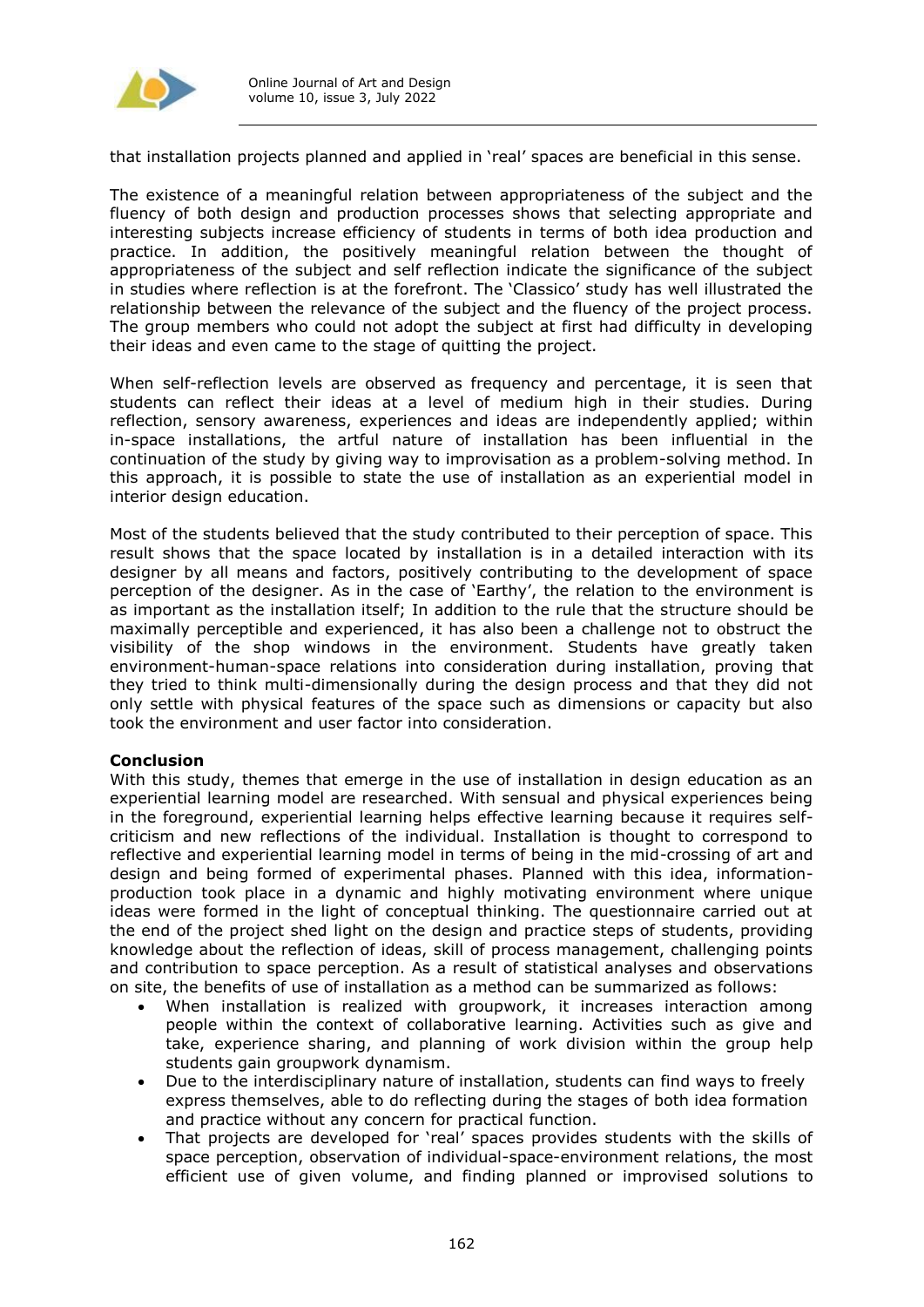

problems in spaces. In addition, installation develops skills of active learning, idea formation, aesthetic sensibility, flexible thinking, and strategy formation with its concept and practice dimensions. Concrete experiences raise the awareness of the individual by improving the skills of inner and outer observation and mediate in the synthesis of past studies and present thoughts. Their availability of touching the material brings the advantage of production control by putting theoretical information into practice. Moreover, getting knowledgeable about the subjects of time and budget management are other outputs of learning-by-doing model.

In the  $21^{st}$  century, the purpose of education is to cause individuals to earn the approach of lifelong learning, ability and knowledge so as to develop creative solutions to adapt to the changes in their social environment besides versatility. The determining factor of the quality of education is not to store information but the capacity to use it and to produce new information from it. This new constructive learning culture teaches to nourish imagination for a constantly changing world in informal learning environments that provide the development of independent and creative thought. Furthermore, design education has been evolving to a structure beyond disciplines like the design environment whose borders have gradually become vague. The role of studies that trigger and direct creativity and that present the relation between abstract and concrete with different methods and periods gradually increases within education. At this point, interdisciplinary applications come to the forefront and contribute to the design environment by improving creativity and senses through communication, variety, richness and flexible thinking after the elimination of the borders.

With this approach, it was observed that the workshop held with the installation method supports the students' skills of realizing research and design, producing practical solutions to problems, achieving original thinking and communicating well with teamwork, which are all difficult to gain only with formal education. Although the purposes of design and installation art are completely different, data accessed as a result of this study demonstrate that it can be excellent as an alternative method for interior design students to approach space and materials. The need for environmental analysis and the subsequent freedom students get from working in a three dimensional space should provide them with the unusual opportunity to explore ideas and showcase themselves.

The utilization of an installation art practice in interior design education in the means of space perception and real scale experience are positive sides of the study. More exclusive studies including a higher number of students can provide detailed information about the subject. It is foreseen that effective results can be obtained via the integration of this method to the education system by design education programs and via providing positions for students within different scenarios in collaboration with the private sector and workshops organized by industry-university or university-inter/intra departmental collaborations.

## **Acknowledgements**

Being the conductors of the study at the same time, we, Assist. Prof. Dr. Işıl ÖZÇAM and Assist. Prof. Hande Zeynep KAYAN, would like to express our gratitude to other conductors of the study; namely, Assist. Kaan AŞER, Assist. Dr. Gamze KARAYILANOĞLU, and Dr. Burcu KÖSE KHIDIROV, to our students and to directors of Addresistanbul who made this experience possible within the context of 'Invitation to Colour / Installation Workshop' organized in collaboration with Mimar Sinan Fine Arts University, Department of Interior Architecture and Addresistanbul Home Decoration Center.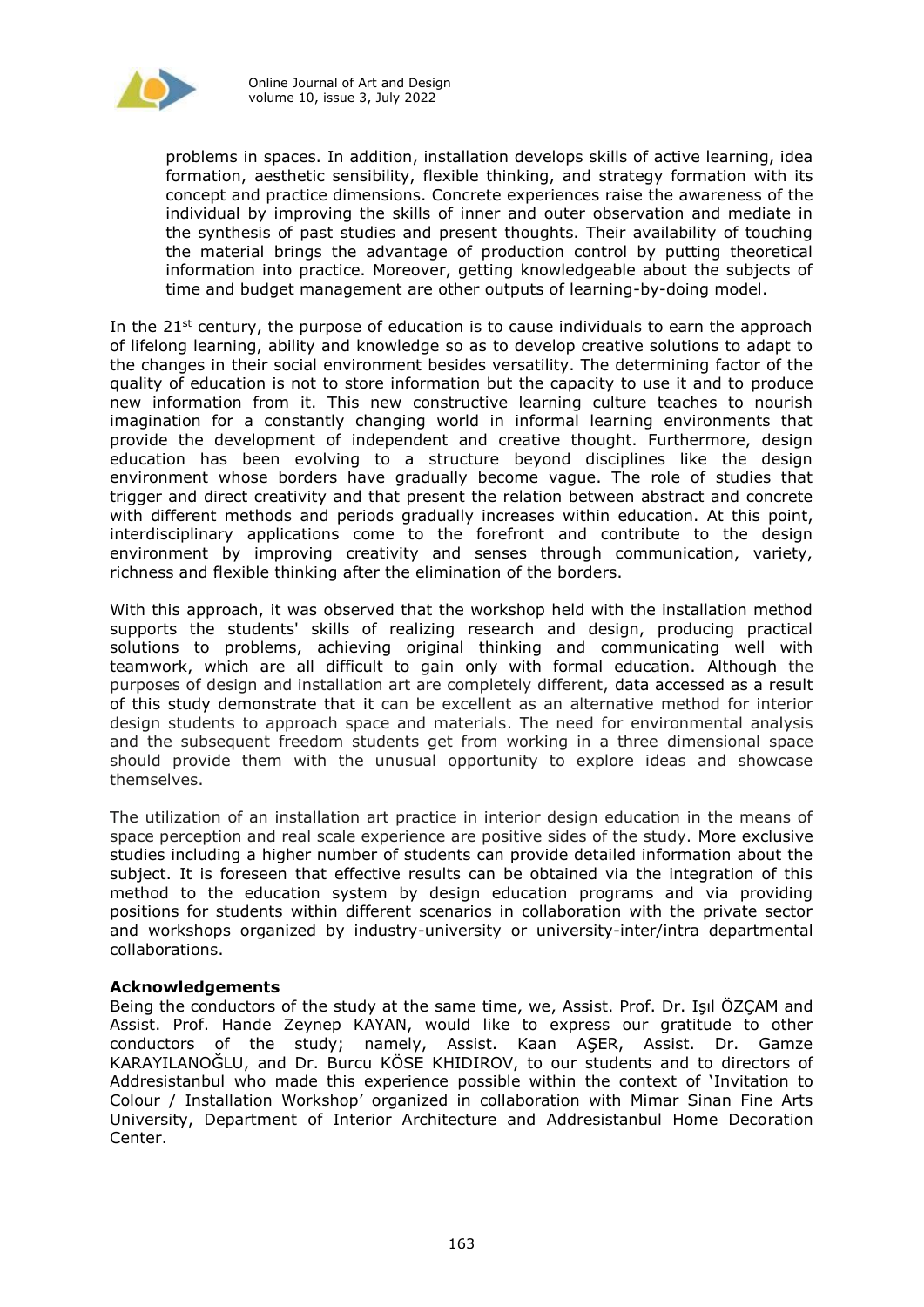

# **References**

- Ayob, A., Majid, R. A., Hussain, A., Mustaffa, M. M. (2012). Creativity Enhancement Through Experiential Learning. *Advances in Natural and Applied Sciences*, *6*(2), 94–99.
- Ayözcan Atalar, B. (2006). *Experiencing Space in Art: Works of Installation.* [Master Thesis], Gazi University.
- Aytekin, B. A. (2019). Temel Tasarım Kavramlarını Disiplinlerarası Okumak 2, *Etkileşim Tasarımı Felsefesi Ekseninde Kontrast Kavramını Yorumlamak* (87-100). Nobel Akademik Yayıncılık. https://www.researchgate.net/publication/335034060
- Bishop, C. (2005). *Installation Art: A Critical History*. Tate Publishers.
- Bonnemaison, S., Ronit E., & Robert G. (2006). Installations by Architects: Ephemeral Environments, Lasting Contributions: Introduction. *Journal of Architectural Education*, 3–11. https://doi.org/10.1111/j.1531-314X.2006.00046.x

Clemons, S. A. (2006). Interior Design Supports Art Education: A Case Study. *International Journal of Art & Design Education*, 25(3), 275–285. https://doi.org/10.1111/j.1476-8070.2006.00494.x

Creswell, J. W. (2009). *Research Design: Qualitative, Quantitative and Mixed Methods Approaches.* Sage Publications.

- Cross, N. (1990). The Nature and Nurture of Design Ability. *Design Studies*, *11*(3), 127– 140. https://doi.org/10.1016/0142-694X(90)90002-T
- De Oliveira, N. (2003). *Installation Art in The New Millennium: The Empire of The Senses.* Thames & Hudson.

Dewey, J. (1910). *How we think.* Lexington, MA: D.C. Heath and Company. https://doi.org/10.1037/10903-000

Dewey, J. (2009). *Democracy and Education: An Introduction to the Philosophy of Education*. Macmillan Company.

Dewey, J. (1997). *Experience and Education.* A Touchstone Book, Simon & Schuster New York.

Düzgün Bekdaş, H., & Yıldız, S. (2018). Conceptual Thinking At The Intersection Of Art And Design: Informal Education Studies (2009-2015). *MEGARON / Yıldız Technical University, Faculty of Architecture E-Journal*, *13*(2), 324-333. https://doi.org/10.5505/megaron.2018.26818

Gerber, E. (2007). Improvisation Principles and Techniques for Design. *Conference on Human Factors in Computing Systems - Proceedings*, USA, 1069–1072. https://doi.org/10.1145/1240624.1240786

Hatırnaz, A. A. (2010). *A Method Proposal Regurding Improvement of Creativity in Design Education: Design Cycle* [doctoral dissertation] Mimar Sinan Fine Arts University.

Holdhus, K., Høisæter, S., Mæland, K., Vangsnes, V., Engelsen, K. S., Espeland, M., & Espeland, Å. (2016). Improvisation in Teaching and Education: Roots and Applications. *Cogent Education*, *3*(1), 1-17. https://doi.org/10.1080/2331186X.2016.1204142

Kolb, A. Y., & Kolb, D. A. (2005). Learning Styles and Learning Spaces: Enhancing Experiential Learning in Higher Education. *Academy of Management Learning & Education*, 4(2), 193-212. https://www.jstor.org/stable/40214287

Kolb, A. Y., & Kolb, D. A. (2009). *Experiential Learning Theory: A Dynamic, Holistic Approach to Management Learning, Education and Development*. (pp. 42–68). SAGE Publications Inc. https://doi.org/10.4135/9780857021038.n3

Kolb, D. A. (1984). *Experiential Learning: Experience As The Source Of Learning And Development*. Prentice-Hall.

Mangır, M., & Çağatay Aral, N. (1991). Alt ve Üst Sosyo-Ekonomik Düzeydeki Dokuz Yaş Çocuklarının Yaratıcılıklarını Etkileyen Bazı Faktörlerin İncelenmesi. *Eğitim ve Bilim*, *15*(79).

http://egitimvebilim.ted.org.tr/index.php/EB/article/view/6014/2147